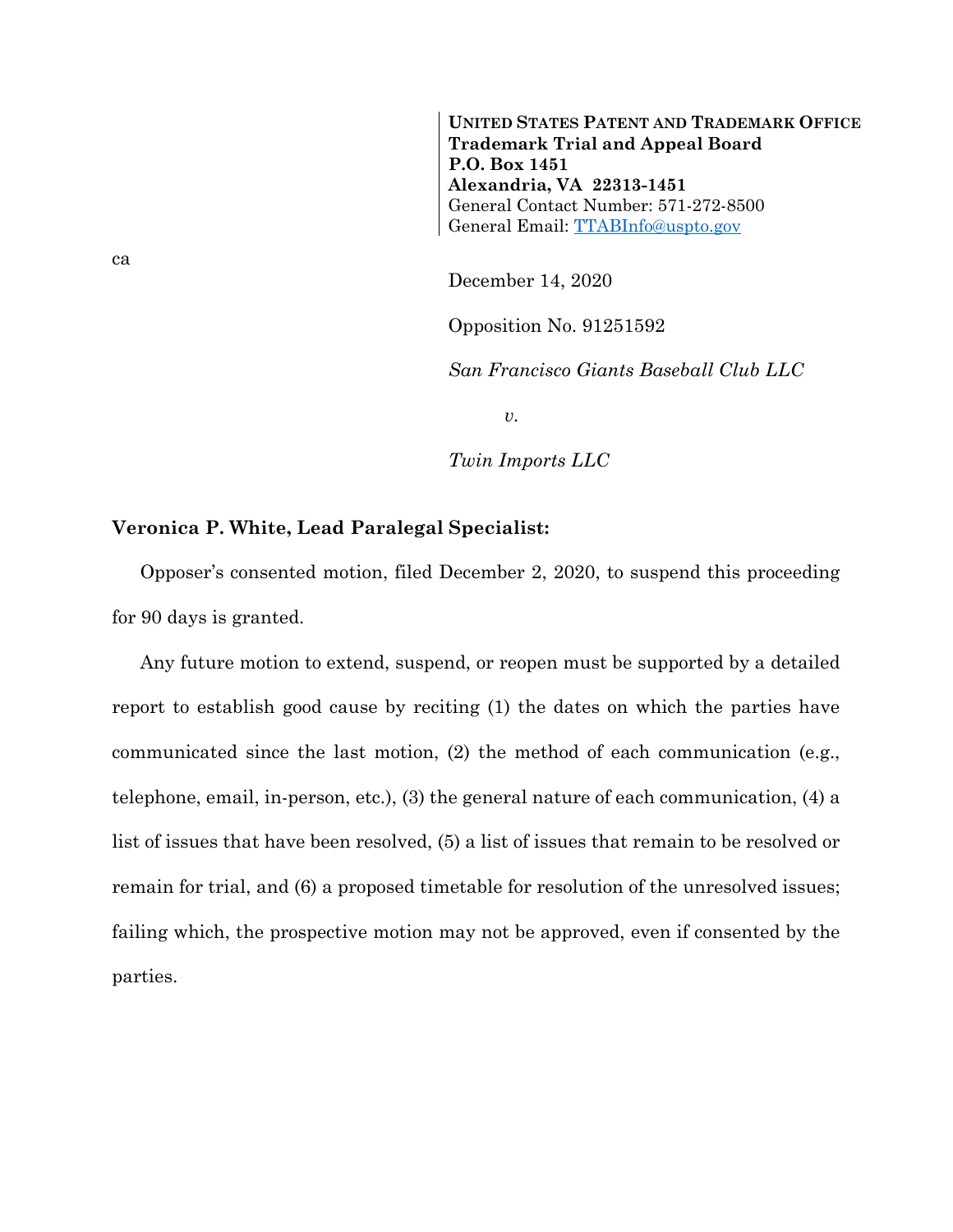Because the parties are negotiating for a possible settlement of this case, proceedings are suspended, subject to the right of either party to request resumption at any time.<sup>1</sup> *See* Trademark Rules 2.117(c) and 2.127(a); and TBMP § 605.02.

If, during the suspension period, either of the parties or their attorneys have a change of address or email address, the Board should be so informed.<sup>2</sup> *See* Trademark Rule 2.18(b)(1).

In the event that there is no word from either party concerning the progress of their negotiations, upon conclusion of the suspension period, **proceedings shall resume without further notice or order from the Board**, upon the schedule set forth below.

An answer must be filed through ESTTA, the Board's Electronic System for Trademark Trials and Appeals. *See* Trademark Rule 2.106(b)(1). Conferencing, disclosure, discovery, and trial dates are reset as follows:

Proceedings Resume: **3/3/2021**

l

| Time to Answer                       | 4/23/2021  |
|--------------------------------------|------------|
| Deadline for Discovery Conference    | 5/23/2021  |
| Discovery Opens                      | 5/23/2021  |
| <b>Initial Disclosures Due</b>       | 6/22/2021  |
| Expert Disclosures Due               | 10/20/2021 |
| Discovery Closes                     | 11/19/2021 |
| Plaintiff's Pretrial Disclosures Due | 1/3/2022   |
|                                      |            |

<sup>&</sup>lt;sup>1</sup> The parties should note that if proceedings are suspended for a lengthy period of time pursuant to the filing of several motions to suspend for settlement, the Board retains discretion to condition the approval of any future consented or stipulated motion to suspend on a party or the parties providing necessary information about the status of settlement talks, discovery activities, or trial activities, as may be appropriate. *See* Trademark Rule 2.117(c).

<sup>2</sup> If the parties are (or during the pendency of this proceeding become) parties to another proceeding involving the subject application/registration, the parties must notify the Board so the Board can consider whether consolidation or suspension of proceedings is appropriate.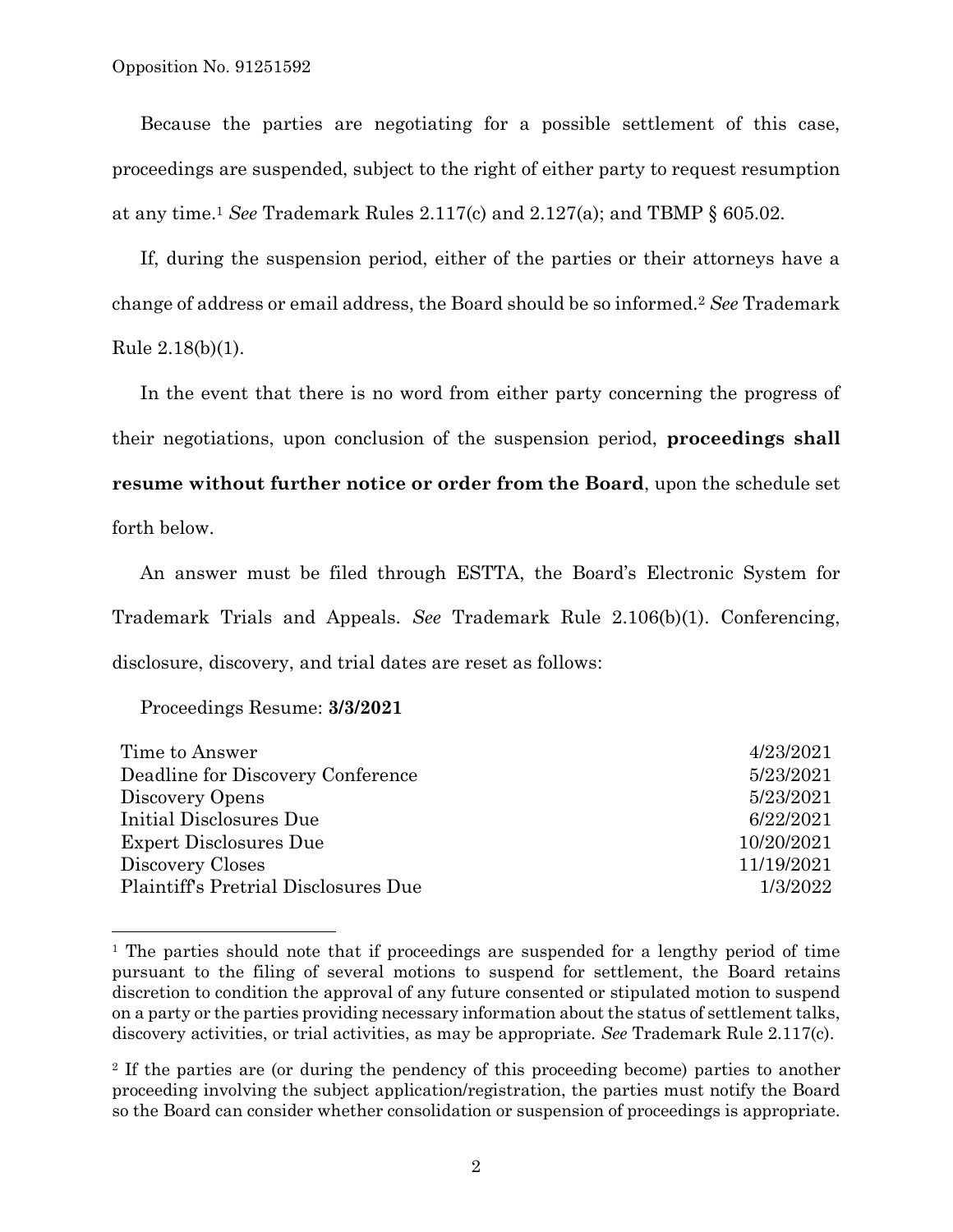| 2/17/2022 |
|-----------|
| 3/4/2022  |
| 4/18/2022 |
| 5/3/2022  |
| 6/2/2022  |
| 8/1/2022  |
| 8/31/2022 |
| 9/15/2022 |
| 9/25/2022 |
|           |

Generally, the Federal Rules of Evidence apply to Board trials. Trial testimony is taken and introduced out of the presence of the Board during the assigned testimony periods. The parties may stipulate to a wide variety of matters, and many requirements relevant to the trial phase of Board proceedings are set forth in Trademark Rules 2.121 through 2.125. These include pretrial disclosures, the manner and timing of taking testimony, matters in evidence, and the procedures for submitting and serving testimony and other evidence, including affidavits, declarations, deposition transcripts and stipulated evidence. Trial briefs shall be submitted in accordance with Trademark Rules 2.128(a) and (b). Oral argument at final hearing will be scheduled only upon the timely submission of a separate notice as allowed by Trademark Rule 2.129(a).

## **TIPS FOR FILING EVIDENCE, TESTIMONY, OR LARGE DOCUMENTS**

The Board requires each submission to meet the following criteria before it will be considered: 1) pages must be legible and easily read on a computer screen; 2) page orientation should be determined by its ease of viewing relevant text or evidence, for example, there should be no sideways or upside-down pages; 3) pages must appear in their proper order; 4) depositions and exhibits must be clearly labeled and numbered